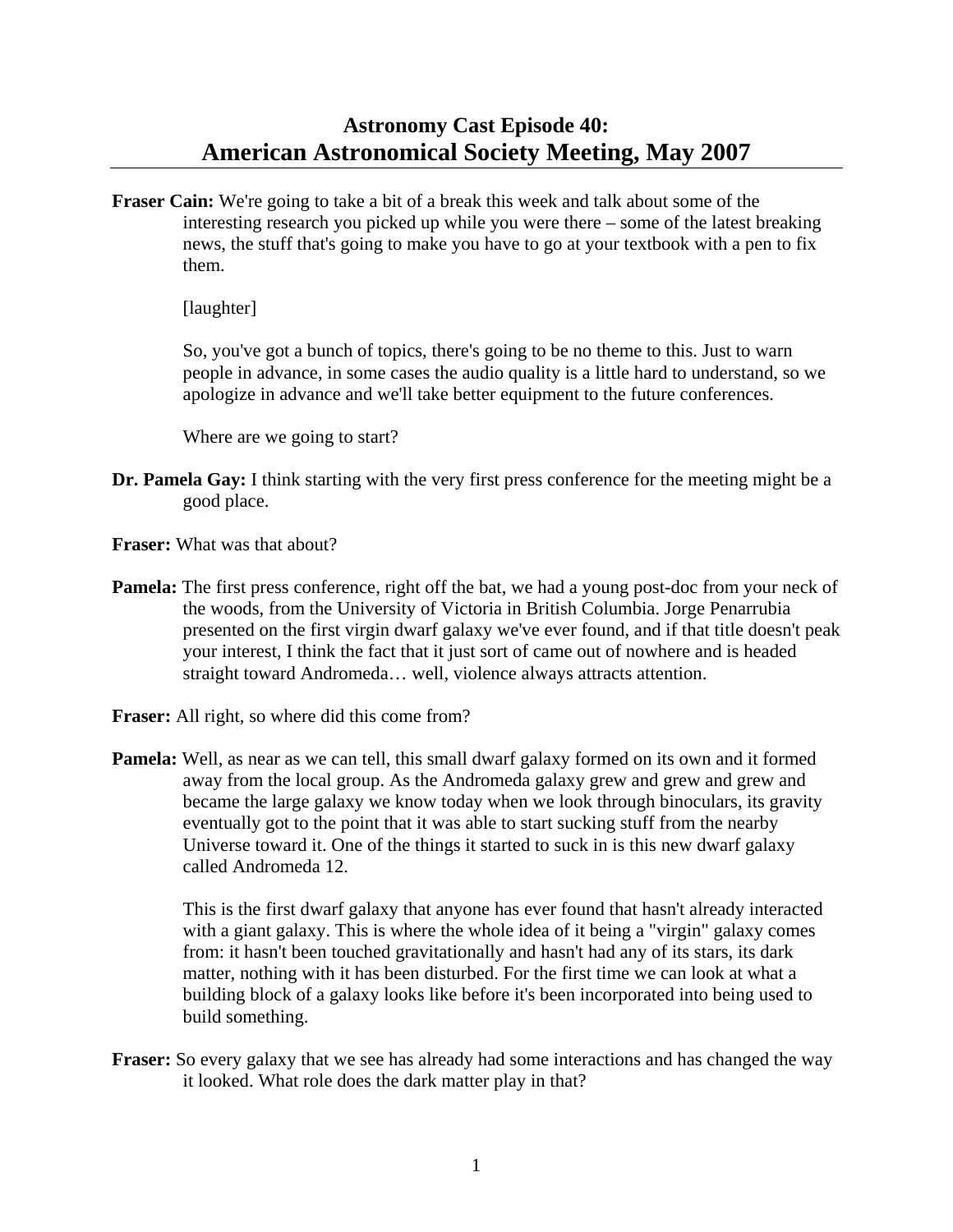**Pamela:** Rather than having me explain it, why don't we have Jorge explain it?

- **Dr. Jorge Penarrubia:** So the dark matter from dwarf galaxies forms what are called tidal streams, and these tidal streams follow the orbit of the dwarf galaxies initially. Sometimes this dark matter gas distributes around the host galaxy and contributes to the dark matter halo of the host galaxy.
- **Fraser:** Oh I see, so the dark matter is stripped out of these dwarf galaxies and added to the halo of the larger galaxy. All the dwarf galaxies we've already seen have already had this process happen to them.
- **Pamela:** They've already been pillaged and it's not just the dark matter that's been pillaged. Let's listen to some more of what Jorge had to say:
- **Dr. Jorge Penarrubia:** For instance in the Milky Way you have the stars that were born here, and the stars that were born in other systems (like dwarf galaxies) – you have both things, and actually they're not isolated. For instance the in-fall of dwarf galaxies can actually trigger star formation. So it's quite complicated process and we're starting now to learn about – well, it's not really learn, we have a clear picture as to it.
- **Fraser:** Right okay, so the dwarf galaxy slams into one of the larger galaxies, contributes its stars, gets dark matter torn away, you get star-formation and goodbye galaxy.
- **Pamela:** Goodbye galaxy, and all that's really left behind is the stuff that forms our galaxy and occasionally when we're lucky we get to see some tidal streams, but we're going to be talking more about that later.
- **Fraser:** Now is this going to happen to this galaxy?
- **Pamela:** It's just a matter of time; it's currently on a heading that is sending it straight toward M31, the Andromeda galaxy. It's going to get there eventually and whip around, get its dark matter stripped out, get shredded into a tidal stream, and it also will eventually become part of our galaxy when our galaxy and the Andromeda galaxy merge. It's all a matter of timescales. I have to admit I didn't catch the timescale that Andromeda 12 is going to get to M31, the big Andromeda galaxy, so I'm not sure if we're going to merge first or if it's going to merge first. Eventually, all these galaxies are going to form one much, much larger system.

**Fraser:** Yeah, can we call it Milk-dromeda?

**Pamela:** [laughing] Something like that.

**Fraser:** Milk-dromeda Way? Yeah.

Okay, so what else did you learn?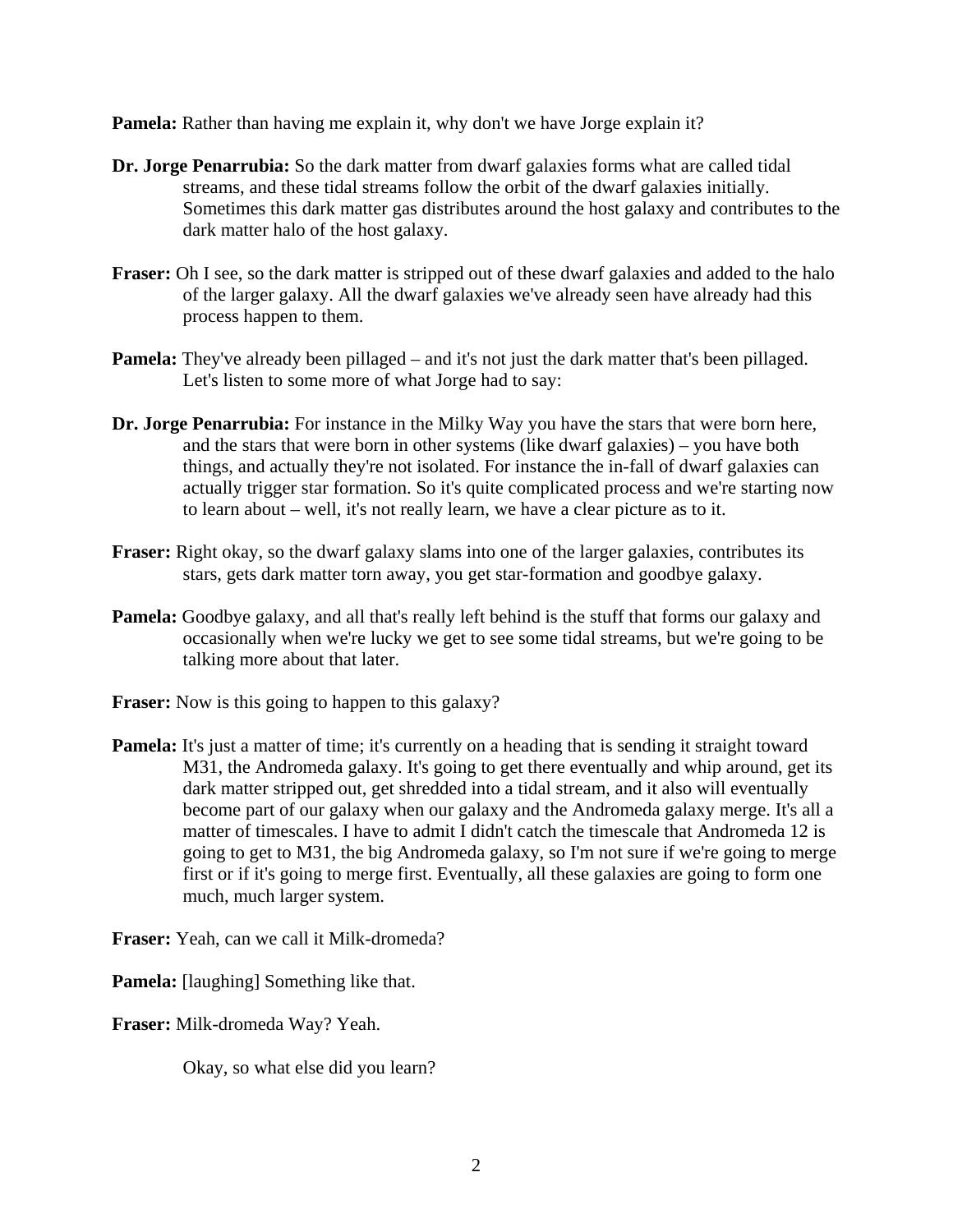- **Pamela:** Later on in the week, there was a press conference on spinning black holes. Everyone gets excited about black holes, and these weren't just normal, run of the mill black holes, they were talking about what happens when you take two galaxies (say, the Milky Way and Andromeda), slam them together and you observe the super-massive black holes in their cores hopefully merging into an even more super-massive black hole.
- **Fraser:** Okay, and so what were they expecting to see?
- **Pamela:** Well, let's listen to what one of the researchers had to say. Laura Brenneman was kind enough to sit down and explain a little bit of their physics to us.
- **Laura Brenneman:** Basically what we've done is we've created a new model that allows us to look at the x ray spectra from the accretion disk very close to the black hole. We're interested in the disk in particular because of the space-time that is as close to the black hole as we can get and still observe electromagnetically.

 So when we look at spectral signatures from this material close to the black hole, what we expect to see is that rather than seeing narrow void profiles that you would expect to see in spectral lines in a laboratory, what we're actually thinking we're going to see is signatures of relativity, special relativity, general relativity, also Doppler shifting within the disk.

- **Fraser:** So they're actually seeing effects on the elements around the black hole that match predictions from relativity?
- **Pamela:** They're seeing special relativity, they're seeing general relativity, they're seeing massive Doppler shifting. All of these things are communicated through the line shapes of the elements that make up the accretion disk around these black holes.
- **Fraser:** When you say "line shapes" what does that mean?
- **Pamela:** When you take the light from something (anything, the Sun, say), and spread it out, you can create a rainbow. We've all seen this happen: bits of glass hanging in windows will end up casting bits of rainbows onto walls.

 If you spread that light out enough, what you can start to see is dark lines where an element has absorbed the light out of the Sun. You might see a line that corresponds to a transition in hydrogen. You might see a line that corresponds to a transition in iron, where the atom absorbs the light and an electron jumps to a different energy level; lots of neat physics is happening.

Well, if you're dealing with something that's just like the Sun and hanging out near-by, not moving a lot relative to us, the lines are symmetric: they are the same shape on the red side and on the blue side, and they're just nice, gaussian profiles. When you start to add in all these other effects, what you end up with instead is a line that is really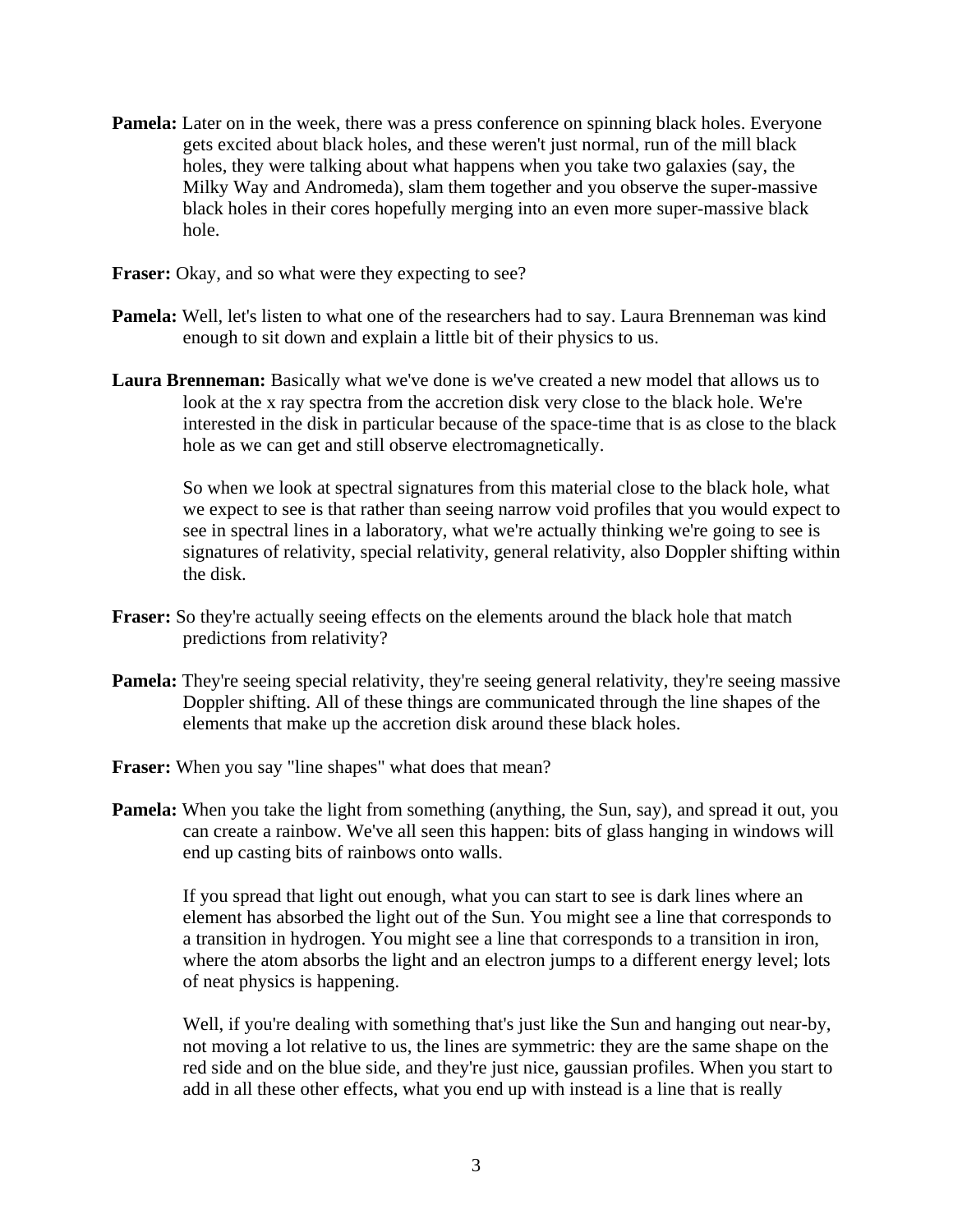skewed toward the blue. You see massive peak in the blue and then you see it slowly tapers off, tapers off, tapers off, toward the red. This is because you have all sorts of other effects from relativity, from just the fact that the accretion disk is rotating really fast.

**Fraser:** How fast?

**Pamela:** That's complicated! First of all, there's the minor problem that we're moving, it's moving, time's relative. Ignoring that, with a 10^7 solar mass black hole, you end up with a rotation rate where it goes all the way round once every ten minutes for an accretion disk that is on the verge of spinning itself apart. This is where it's spinning so fast that the centrifugal force wins out over gravity and everything just sort of blows itself apart and you're left with a naked singularity.

**Fraser:** And that's where it has no accretion disk around it, because it's spinning so fast?

**Pamela:** Exactly. That means in reality, they're going to be rotating slower than that. But, we're looking at something that is rotating as fast as it can without blowing itself apart, and the inner parts are going around every ten minutes. Things are going significant fractions of the speed of light. It's scary physics in there.

**Fraser:** Okay. What's next?

**Pamela:** What is next is more tidal tails. This was a meeting that I have to say made me and my love of small things that are in the process of getting destroyed, very, very happy.

**Fraser:** I didn't know that about you!

**Pamela:** [laughing] Well, when it comes to celestial objects, they're much more interesting when they're getting destroyed.

**Fraser:** Okay.

**Pamela:** The next thing that was up was more discussion of tidal tails. This is sort of also a running joke in the press room of every meeting there seems to be a new press release on tidal tails.

**Fraser:** Hold on! What's a tidal tail, then?

- **Pamela:** Instead of me explaining it, why don't I have one of the researchers explain it. Carl Grillmair of Caltech and IPAC was kind enough to sit down and talk to me for a while about this, and he had some really neat things to say:
- **Dr. Carl Grillmair:** Well they're the relics of whatever was there. I think a lot of people are actually surprised right now that they're actually there. People had always assumed from the beginning that even if the galaxy cannibalizes dwarf galaxies and globular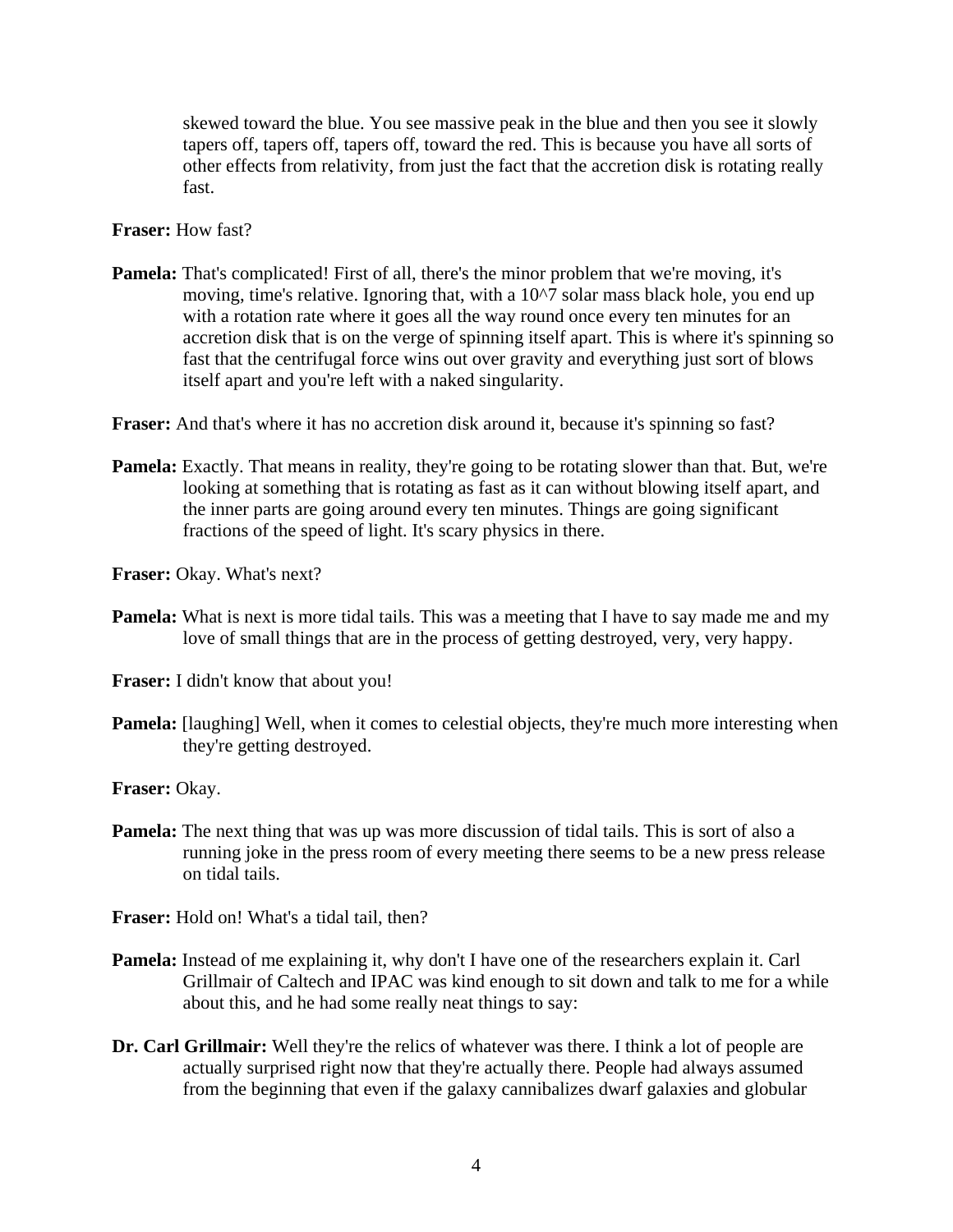clusters and so on, it will quickly precess or be scattered into giant molecular clouds and random orbits, and it will just be this big soup of stars, which is what everyone assumed was what the halo was, and the bulge and all these things.

 In fact, we've seen, like today I showed (well, maybe I didn't actually show you, but it was on my poster) there's an 84 degree – absolutely narrow, quarter of a degree wide for 84 degrees across the sky. That would've taken billions of years to form and it was still in tact. There was no obvious sign of scattering in any direction. The halo has to be extremely smooth.

- **Fraser:** Okay, so we've got these long streams of stars and globular clusters in huge arcs across the sky – he said 80-something degrees. How much of the sky is that?
- **Pamela:** So imagine something that stretches from looking at the constellation Gemini all the way up to the north star. They stretch from the horizon to zenith as you look out across the sky.

**Fraser:** Zenith is the… point straight up?

**Pamela:** The point straight overhead.

**Fraser:** Right, okay. So if I look down at the horizon, I would see the beginning of the tail, and then I could look straight up and see the end of the tail, and that is a dwarf galaxy that has been spaghetti-fied.

[laughter]

**Pamela:** Well, spaghetti-fication is reserved for black hole destruction.

**Fraser:** Right, right, right – but I think it's appropriate here.

But yeah – torn into a long stream.

**Pamela:** Idly disrupted.

**Fraser:** "Idly disrupted" that's a very fancy word for it

[laughter]

So what's the process then, that makes this happen?

**Pamela:** Tidal disruption! As they come in, their ability to hold themselves together is lost as they're getting pulled on by the Milky Way's gravity. As they fall in, the leading edges are going to accelerate forward, the back ends are going to be slower at falling in, and everything stretches out as they fall down the potential well.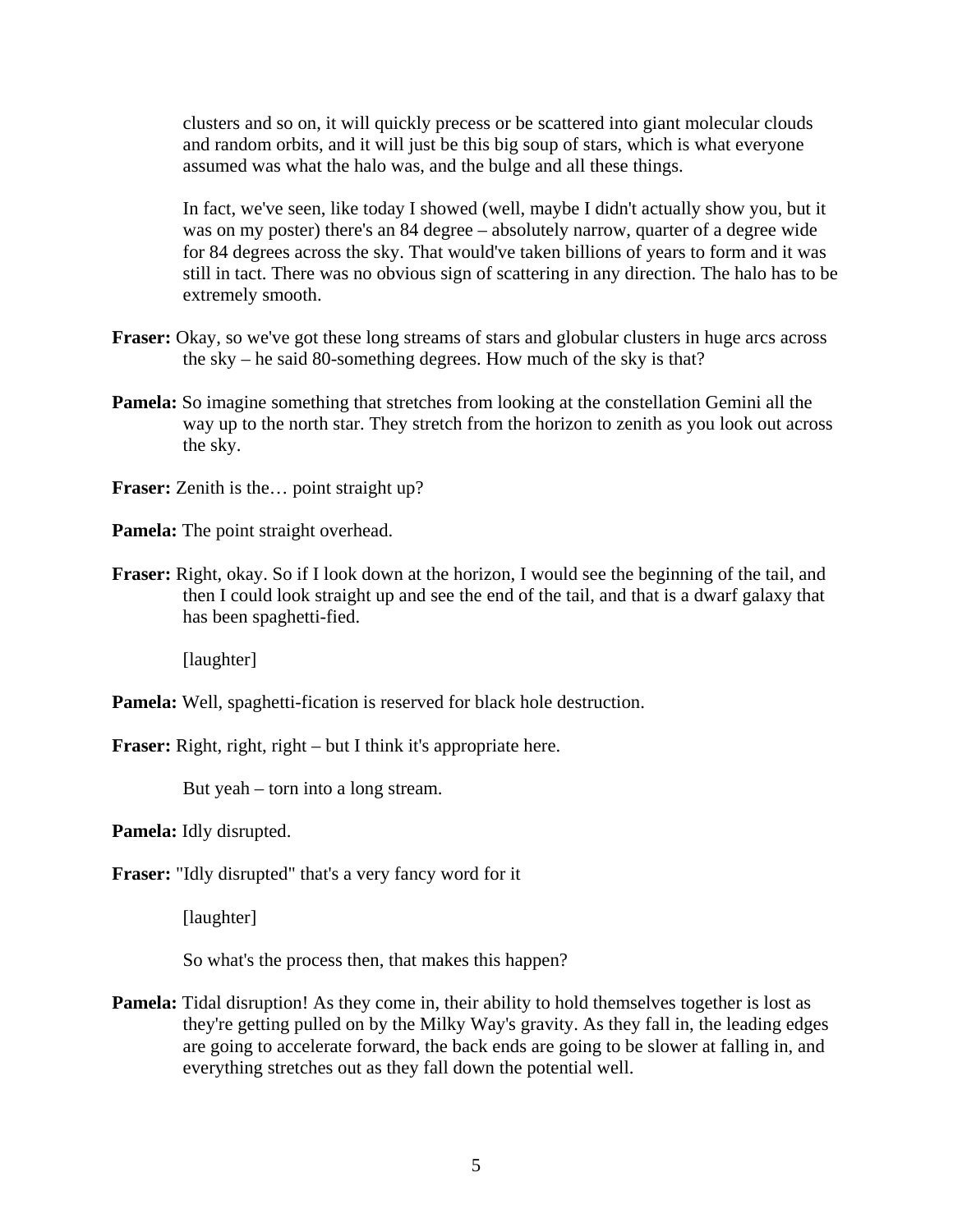What's really neat about these is as they go, they're falling downhill, basically. If you imagine our Universe as this four-dimensional thing where we see three dimensions and that fourth dimension is traced out by everything rolling around, the arcs, the streams these things shape on the sky… that is the path of rolling around in the bowl made by our galaxy.

**Fraser:** So what was the new research that they had come up with this time around?

**Pamela:** In this case, what he was primarily talking about was we found another one. As he and I sat down and talked, he also brought up the fact that as we trace these things further and further out, we're finding things that don't entirely make sense. They're turning up at the ends, so that implies maybe there's bumps (but not often) out in the halo of our Milky Way. Those bumps would have to be made out of dark matter.

 So yes, the halo seems to be smooth, smooth, smooth. But occasionally, there is a little bump here or there. That was kind of neat to hear him talk about.

**Fraser:** All right: moving on. What's next?

**Pamela:** What's next is how life around M-type stars might not be quite as cushy as we would've thought a couple weeks ago when we started having all these press releases about Gliese 581.

**Fraser:** What's an M star?

Pamela: An M star is a little tiny dwarf star. In some cases, they're just 10% the size of our sun. They're really red, they're really cool and they basically live forever. They live sometimes as much as 40 billion years while still just burning hydrogen in their core.

**Fraser:** So in theory, that would give a planet a long time for intelligent life to happen.

- **Pamela:** Exactly. The problem is these stars don't start out nice and calm. In fact, life's a little bit rough, but rather than me describe it, let's listen to Ed Guinan sit down and talk with us about it:
- **Dr. Ed Guinan:** We found the relationships between coronal x ray machine. With age the young ones are very active – they have flares and lots of x rays. By the time they get to the age of Proxima Centauri, which is 6 billion years old, they've died down by a factor of 2 or 3 hundred, and then beyond that even more. This is mainly because the stars are spinning down; they're losing their angular momentum.

Fraser: Okay, so the stars start out quite violent, but then they settle down over time?

**Pamela:** And life could still be possible if you could find a way to get a strong enough magnetic field to create a strong magnetosphere around these planets. The problem is that to have a habitable world around an M-type star, you have to place the planet right next to the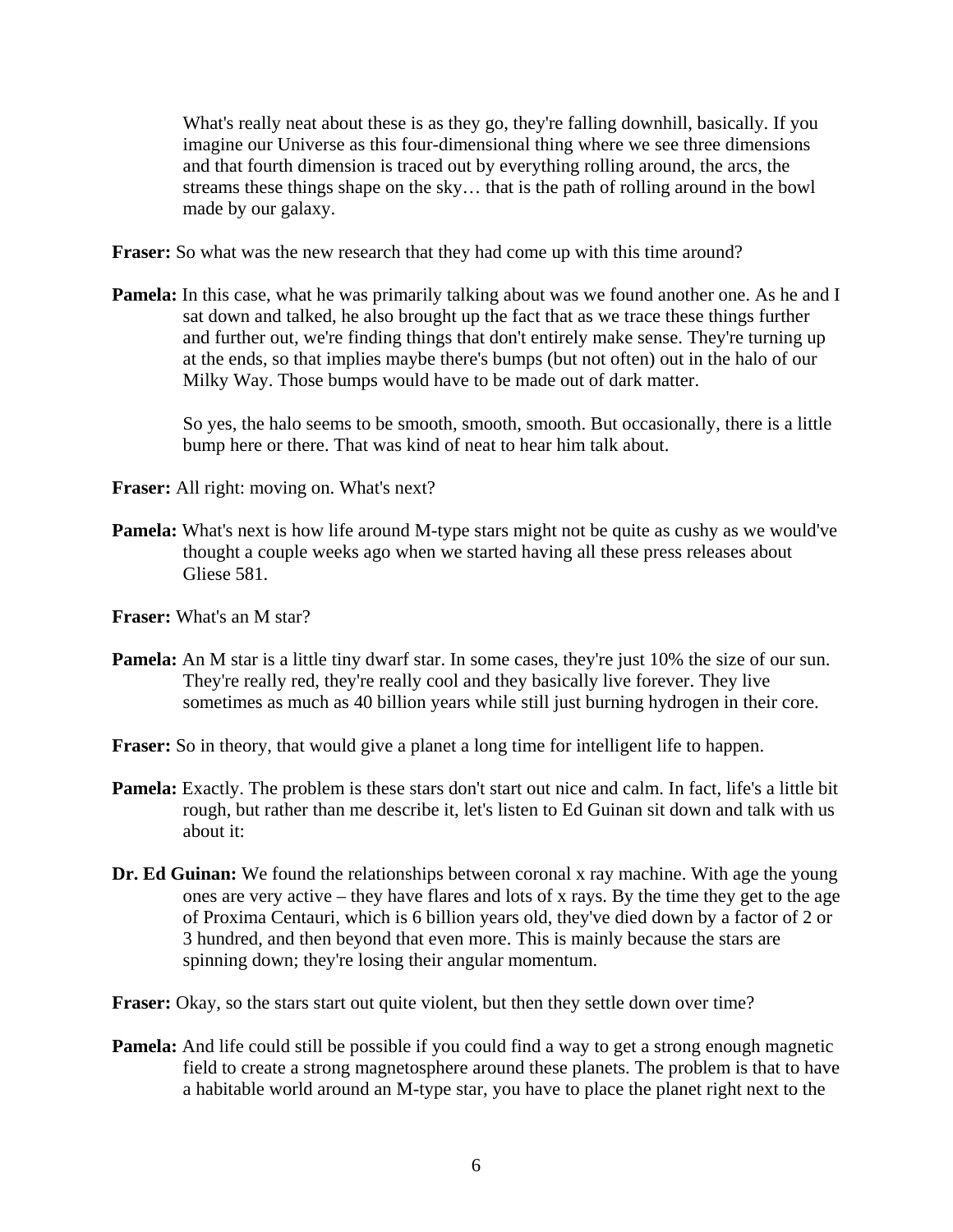star. When you do that, you end up with tidal locking. Just like we have the Moon always shows its same face at the planet Earth, these planets always show the same face to their star. To get a magnetic field, you have to be rotating quickly. To be rotating quickly, you can't be tidally locked to your star, so there's this weird conundrum of how do you make something that survives this violent 1.2ish billion years of the star's early life so you can have a civilization that then stretches on for just about 40 billion years? It's problematic.

- **Fraser:** Okay, so the planet might get that tidally locked really early on, and not get a chance to build up the magnetosphere and then just take it on the chin for millions and millions and millions of years with these bouts of radiation.
- **Pamela:** These bouts of radiation don't just destroy any DNA of any life in the process of trying to form. These bouts of radiation also blow away chunks of the atmosphere. We're able to hold onto our atmosphere because our magnetosphere protects us from having all of these high energy particles raining down on the upper parts of our atmosphere. Without it, bad things would happen, things would get blown away.

 Mars is representative: poor Mars has no magnetosphere, it's core already cooled off and its magnetic field already faded out as the core froze. So it's losing its atmosphere not just because its small and can't hold onto the fastest moving gas particles, but also because the solar wind is blowing away parts of its atmosphere.

 So these planets, if they form, would have the star blowing away the atmosphere and they'd get blasted by radiation. Neither of these things is particularly inspiring toward the formation of life.

**Fraser:** So what were the results of this research, was it good or bad on that direction?

**Pamela:** The results were sort of like, "oh dear, we need to find a different way to get these planets into the habitable zone other than they form there initially."

> One of the possible solutions is: if you have a planet that forms far away from the M star, and stays there for the initial few billion years, or creeps in very slowly and enters the habitable zone after the M star has stopped having these huge flares, these huge blasts of x ray and gamma ray energy, then (if it migrates in later), life can develop later.

> So you have lots and lots of time, it's just a matter of figuring out how to get everything where it needs to be in the proper timescales.

- **Fraser:** These are some planets around some of the smallest stars, but you actually looked at someone who was looking at planets around some of the largest stars too.
- **Pamela:** In the exact same press conference where they were talking about these flaring M stars that can be potentially dangerous for planets, they also had John Asher Johnson talking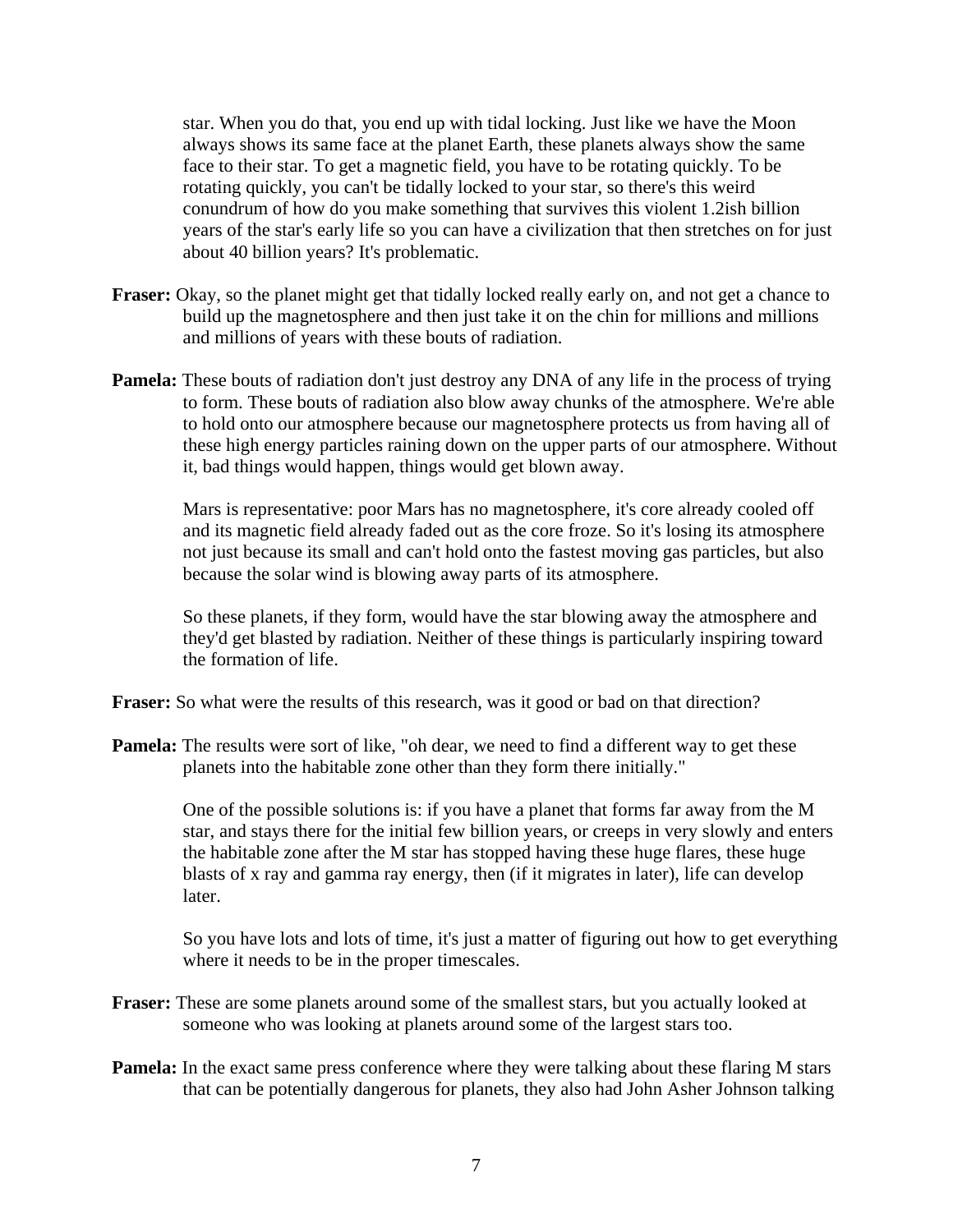about how you can find planets around really big, bright, A-type stars (or at least, around the relics of really big A-type stars). Let's listen to what he has to say about it:

- **John Asher Johnson:** So we decided to look for planets around stars that are more massive than the Sun, commonly called A stars. You can't search for planets around A-type stars when they're on the main sequence.
- **Fraser:** Okay, so these A stars are larger than the Sun. What kind of mass are we looking at?
- **Pamela:** They're typically 2-4 solar masses, so they're bigger but not hugely bigger.
- **Fraser:** If I understand the way astronomers search for planets, they use this spectroscopic method where you've got the gravity of the planet yanking the star back and forth and back and forth and we're able to calculate the velocity of the star moving toward and away from us, to be able to get a sense of what the mass of the planet is. So you get a more massive star, that's got to be hard.
- **Pamela:** That's got to be hard, and it's even more complicated than that. But let's listen to how he explains it:
- **John Asher Johnson:** What few lines they have are smeared out by their rotation. Broad, smeared out lines contain much less Doppler information than narrow lines. So the end result is you can only do it by the 100 meter precision. To give you some context, a hot Jupiter planet has an amplitude of about 100 meters per second. So you can't even see the hot Jupiter planets around these A stars.
- **Fraser:** Okay, so he said that they're looking at stars outside of the main sequence. Why is that?
- **Pamela:** Outside of the main sequence, these stars expand out. If you think of an ice skater, when she pulls her arms in, she starts spinning faster. Conversely, if you watch her put her arms out, she slows down. When these stars move off the main sequence, they bloat out and slow down their rotation. The lines they have become narrower – they're not Doppler spread out anymore.

 The stars also cool off, and when they cool off there's more atoms that still have electrons available to create spectral lines. In a really hot star, everything's ionized. When an atom is ionized, it doesn't create spectral lines, it just sort of sits there going "ahh, I have no electrons!" Cool it off, let it collect an electron or two, and now those electrons are available to grab bits of light and create dark lines. Those dark lines we can measure using our spectrograph.

- **Fraser:** So while the star is going strong, you won't be able to see the effect of the planet in the light.
- **Pamela:** It's too hot to have a lot of lines to look at, and what lines you have to look at are spread out by how fast the thing is rotating.